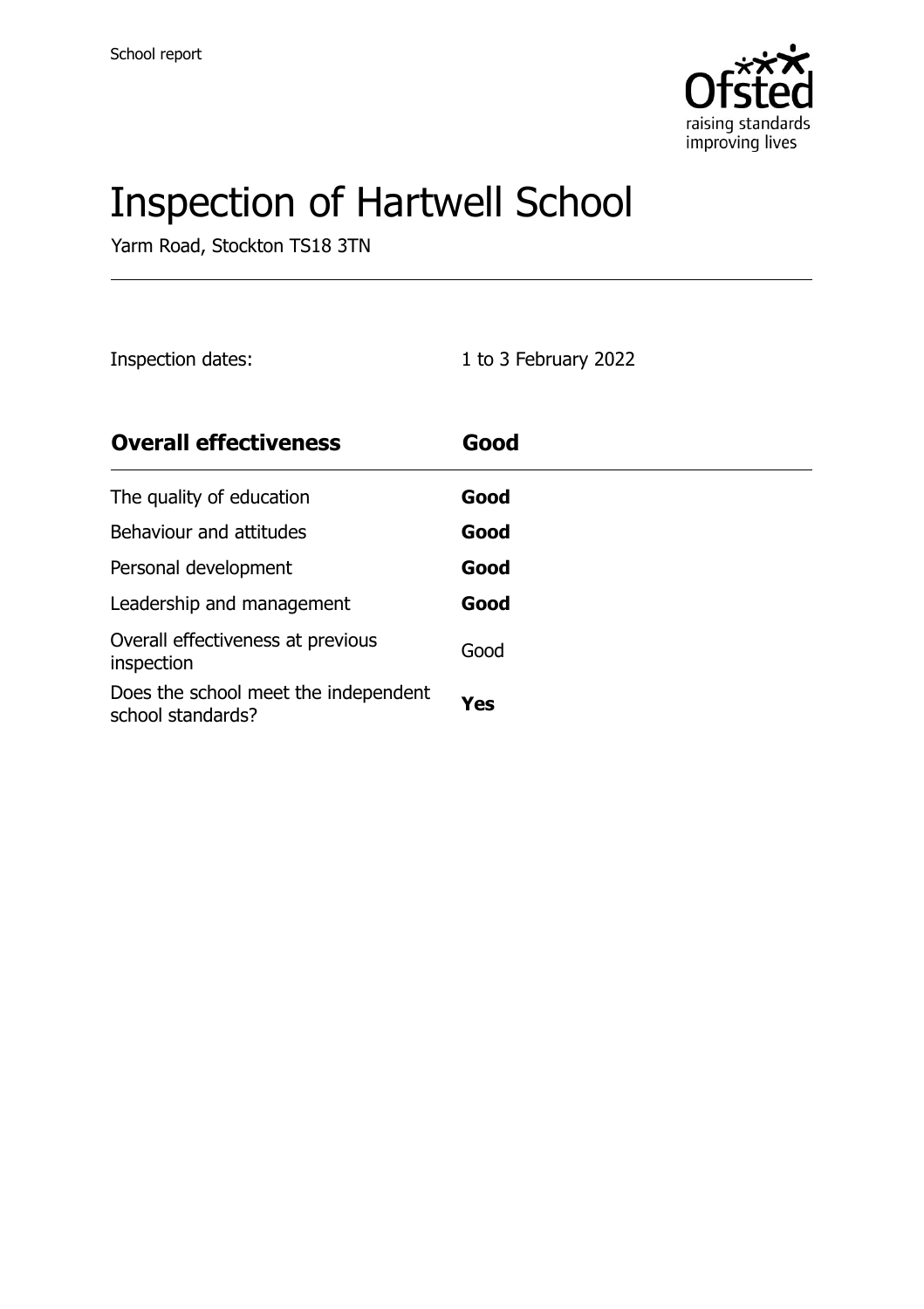

## **What is it like to attend this school?**

This is a good school. Pupils who come to Hartwell have often struggled to cope in their previous setting. Many have not attended their previous school for some time. Once settled at Hartwell, pupils attend well. Pupils are generally calm around the school and behave well in lessons. Each pupil has their own key worker, whom they can speak to if they are worried about anything. Pupils feel safe and trust adults in the school to help them.

Pupils enjoy the small classes and the wide range of subjects they study. Leaders check what pupils know and can do. Each pupil has a 'pathways' plan that describes their individual needs. Teachers use this information well. There are a lot of activities aimed at developing pupils' confidence and social skills. These activities include rockclimbing, guitar lessons and yoga with llamas.

Leaders recognise how important it is that pupils become independent readers. Primary-phase staff teach phonics well and this helps younger pupils develop as readers. However, staff who teach older pupils are not confident in teaching phonics. This means that older pupils who are still at the early stage of reading are not getting the help they need to become independent readers.

#### **What does the school do well and what does it need to do better?**

The curriculum offer is ambitious and matches the national curriculum. Pupils can gain a wide range of qualifications. Subject plans for primary and key stage 3 pupils are strong. These plans are well structured and show how pupils will revisit essential learning. At key stage 4, most subject plans are based on the content of examinations. It is not clear in these subject plans how pupils will relearn and master key concepts.

Teachers use questioning well in lessons to check what pupils have understood. Teachers regularly use class discussion to broaden pupils' understanding of the world around them. Pupils learn to write at length. In English, for example, pupils were proud to show how they had written about characters from the Dickens' novella 'A Christmas carol'.

Reading is prioritised by leaders across the school. Secondary pupils enjoy the book space in their common room and primary pupils use their reading room well. Reading is taught well in key stages 1 and 2. However, secondary-phase staff are not confident in delivering phonics. Some pupils who join the school as secondary pupils need phonics lessons because they are still at the early stage of reading. Leaders' monitoring identified this issue. Their improvement plans include the need for all staff to learn how to deliver phonics well.

Leaders collect a lot of information on pupils before they start at the school. The school has its own clinical team, which includes psychologists and therapists. The clinical team completes a range of checks with pupils to identify any additional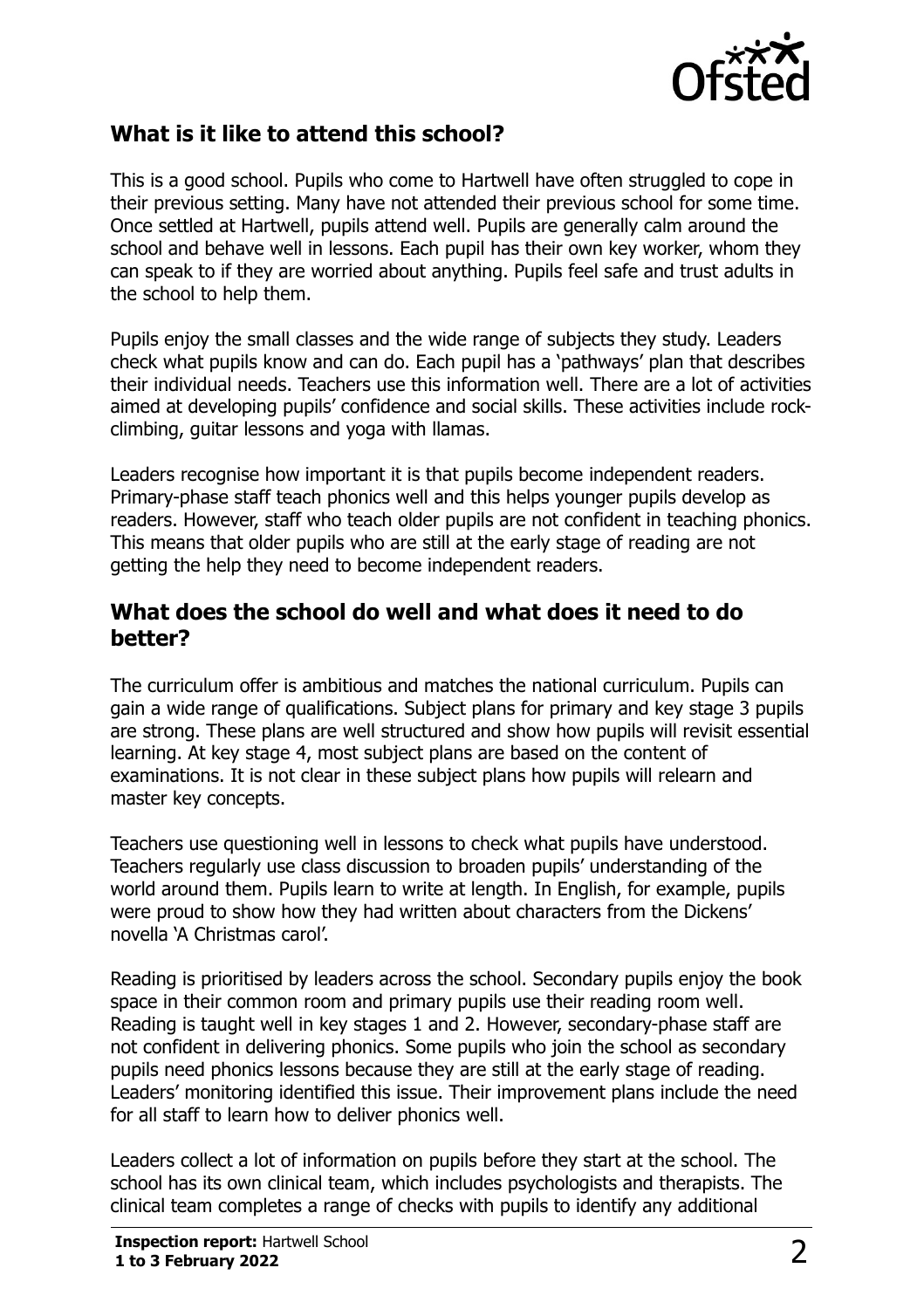

needs. Leaders design what they call a 'pathways' plan for each pupil. These plans explain what approaches staff need to use in order to maximise pupils' learning. Staff implement these plans well.

Leaders' expectations and routines are well established and followed by pupils. The staff-to-pupil ratio is high and reflects the needs of the pupils in the school. Most pupils' attendance increases once they settle at the school. For the very small number of pupils who continue to struggle to attend, leaders design bespoke support plans. Incidents of bullying are rare. There is an effective anti-bullying strategy. Pupils told the inspectors that if someone upsets them, staff sort it out quickly.

Leaders recognise that their pupils need a broad personal, social and health education (PSHE) programme. There is a specialist subject teacher for PSHE and three lessons a week on the timetable. Pupils learn about themselves and people from different faiths and cultures. Pupils know that everyone has the right to be different. Staff teach relationships and sex education confidently. Pupils learn about healthy relationships and can talk about sensitive topics.

Pupils learn about careers, how to apply for jobs and the skills they need for the workplace. There is an independent careers adviser who helps older pupils plan their next steps into further education or employment with training.

The proprietor has ambitious plans for the school. These include improving the outdoor facilities and opening new classrooms for practical subjects. The proprietor has submitted a material change request to the Department for Education (DfE) so that the school can admit more pupils in the future. The headteacher recognises the importance of recruiting appropriate staff who can meet the special educational needs and/or disabilities of pupils in the school. The proprietor is clear that, if the DfE agrees to an increase in pupil numbers, the necessary staff would be in post before additional pupils were admitted.

Staff are pleased with the training provided to them. Most staff say that leaders are considerate of their workload and support them well.

Most parents and carers are very pleased with the school and how their child is doing. One parent said, 'This school is amazing and has helped my child love school again.' However, a small number of parents are unhappy with the quality of communication between school and home. These parents feel frustrated and worried that their child's needs are not being met fully.

The proprietor has set up a school board to govern the school. Board members use their skills and experience to support and challenge the headteacher. The board meets half-termly and scrutinises detailed reports provided by school leaders. The proprietor employs specialist advisers to carry out regular checks on safeguarding and health and safety in the school. The proprietor ensures that leaders fulfil their duties as required by the Equality Act 2010.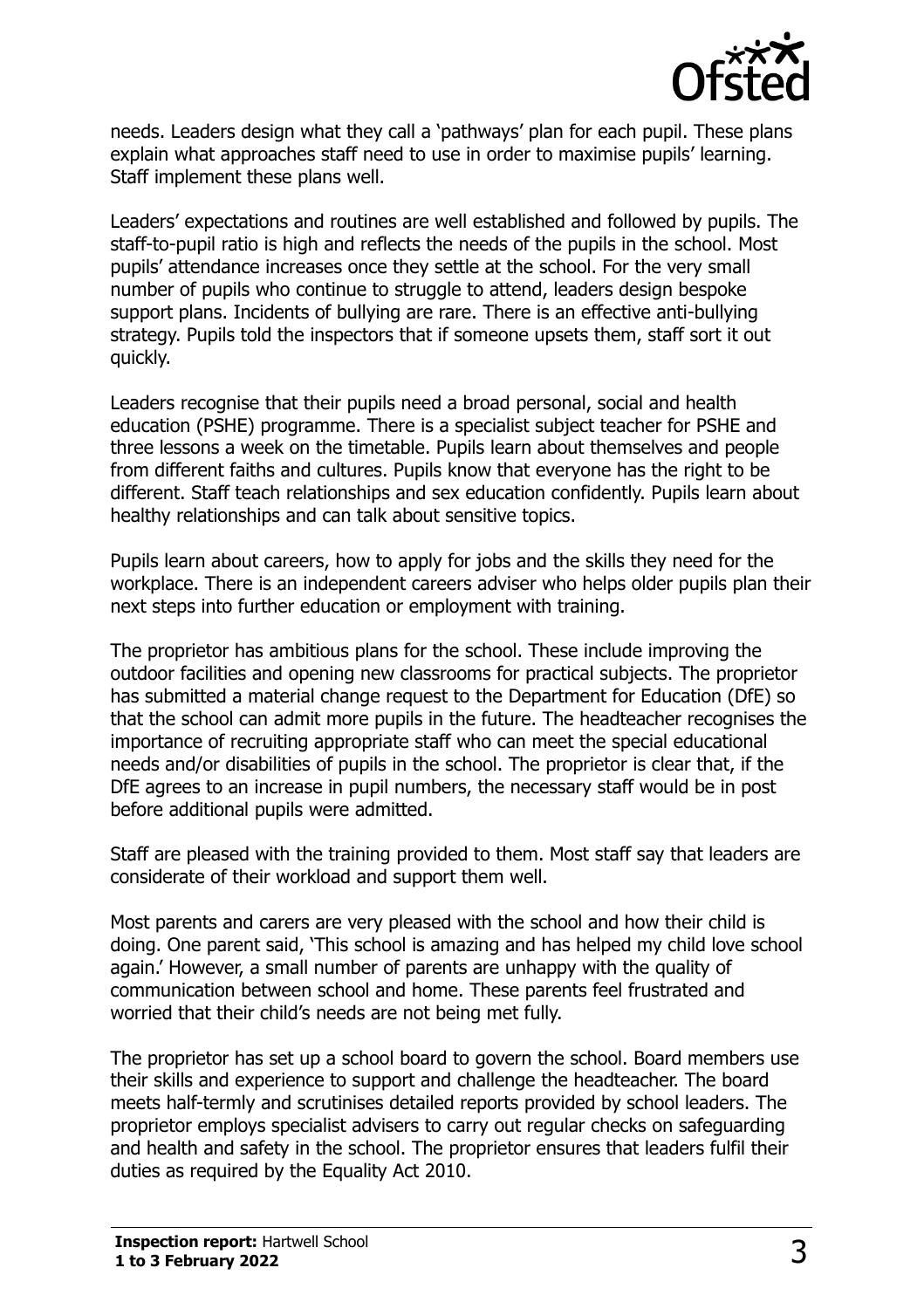

The proprietor has ensured that the independent school standards are met. It is likely that these standards would continue to be met if the DfE were to decide to approve the material change requested by the school.

## **Safeguarding**

The arrangements for safeguarding are effective.

Staff are aware that pupils have additional needs that make them more vulnerable to exploitation. Staff teach pupils how to stay safe in their community and online.

The proprietor ensures that all staff receive training in safeguarding and child protection. The designated safeguarding lead (DSL) and his deputies have enhanced training. The DSL regularly provides staff with safeguarding updates and checks that staff retain essential safeguarding information. The DSL is quick to identify pupils who need help. He makes prompt referrals to external agencies when these are necessary. The DSL maintains accurate and secure records of all referrals and their outcomes.

Leaders are trained in safer recruitment. The headteacher makes sure that all required checks are completed on any adult who works or volunteers at the school. The proprietor ensures that the school's buildings, facilities and equipment are well maintained and safe to use.

## **What does the school need to do to improve? (Information for the school and proprietor)**

- School leaders have ensured that subjects in the primary and lower secondary phase have well-developed, sequential plans. However, the long-term plans for most subjects at key stage 4 are heavily reliant on examination specifications. This means that the supporting medium-term plans are not consistently showing how essential learning will be revisited over time. This is affecting pupils' mastery of key concepts and methods in some subjects. Leaders have already taken action to improve curriculum planning, although COVID-19 has delayed some of this work. For this reason, the transitional arrangements have been applied. Leaders should continue their review of curriculum planning and ensure that all plans detail essential learning and are robustly sequenced.
- Reading is taught well in the primary phase. Staff in the secondary phase are not trained in phonics. This is limiting the progress of older pupils who are at the early stage of reading when they join the school. Leaders should embed their whole-school reading strategy and ensure that all staff who need it are trained in how to teach reading and deliver the school's chosen phonics scheme.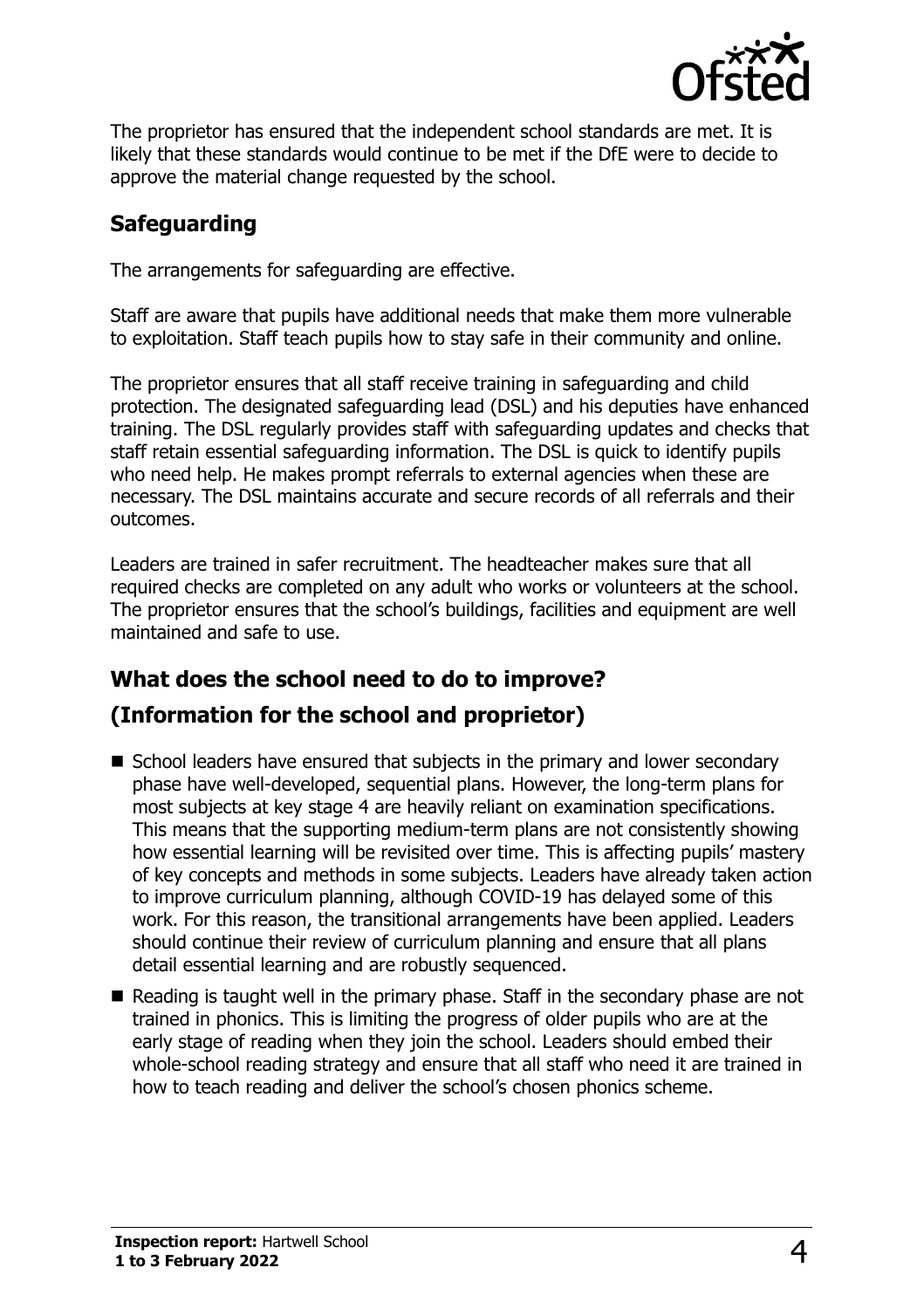

## **How can I feed back my views?**

You can use [Ofsted Parent View](http://parentview.ofsted.gov.uk/) to give Ofsted your opinion on your child's school, or to find out what other parents and carers think. We use information from Ofsted Parent View when deciding which schools to inspect, when to inspect them and as part of their inspection.

The Department for Education has further [guidance](http://www.gov.uk/complain-about-school) on how to complain about a school.

If you are the provider and you are not happy with the inspection or the report, you can [complain to Ofsted.](http://www.gov.uk/complain-ofsted-report)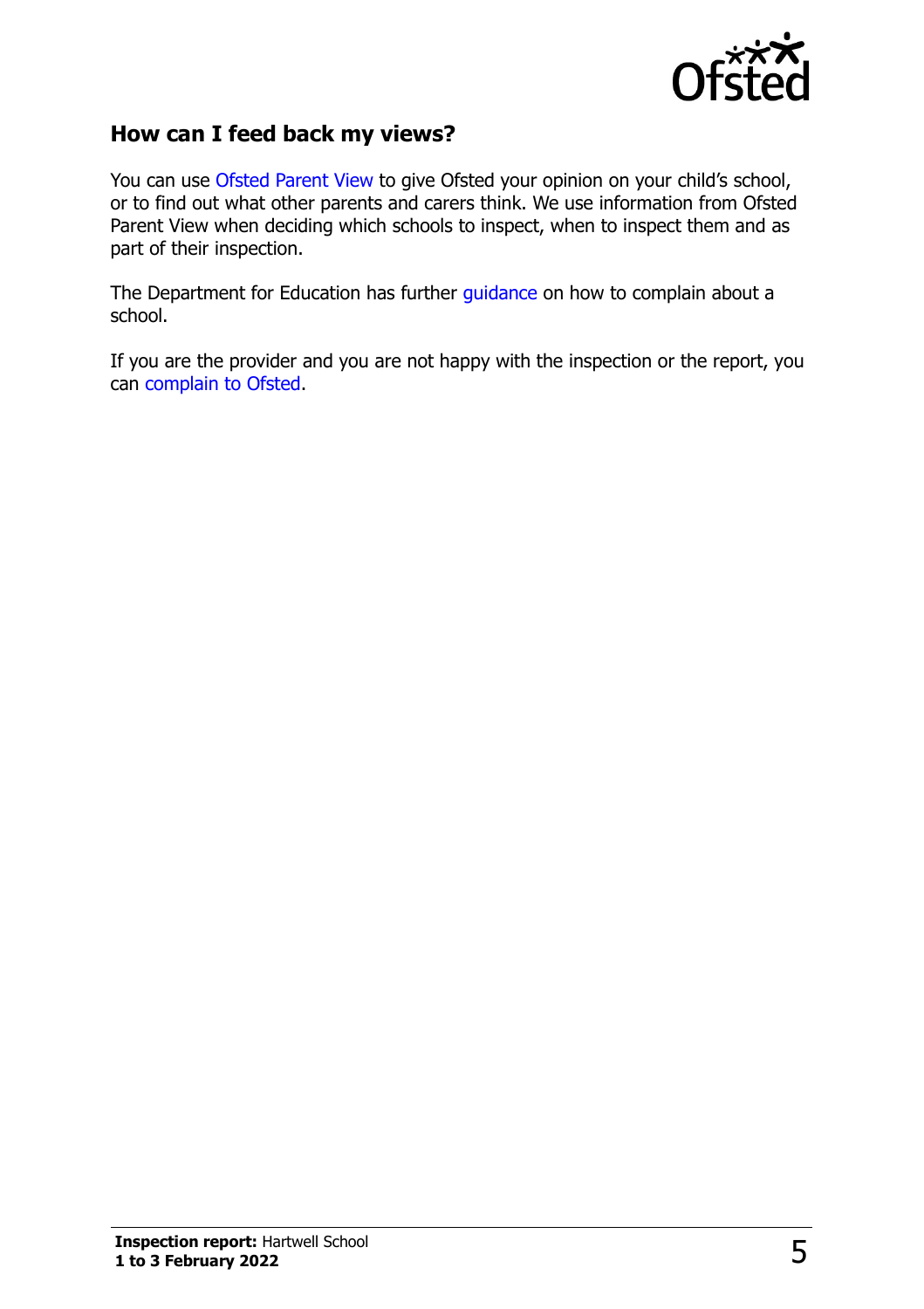

## **School details**

| Unique reference number             | 146733                                             |
|-------------------------------------|----------------------------------------------------|
| <b>DfE registration number</b>      | 808/6005                                           |
| <b>Local authority</b>              | Stockton-on-Tees                                   |
| <b>Inspection number</b>            | 10214160                                           |
| <b>Type of school</b>               | Other independent special school                   |
| <b>School category</b>              | Independent school                                 |
| <b>Age range of pupils</b>          | 5 to 18                                            |
| <b>Gender of pupils</b>             | Mixed                                              |
| Number of pupils on the school roll | 79                                                 |
| <b>Number of part-time pupils</b>   | $\mathbf 0$                                        |
| <b>Proprietor</b>                   | Witherslack Group                                  |
| <b>Chair</b>                        | <b>Phil Jones</b>                                  |
| <b>Headteacher</b>                  | <b>Peter Ewart</b>                                 |
| Annual fees (day pupils)            | £67375 to £87621                                   |
| <b>Telephone number</b>             | 01642 130320                                       |
| <b>Website</b>                      | https://witherslackgroup.co.uk/hartwell-<br>school |
| <b>Email address</b>                | hartwell@witherslackgroup.co.uk                    |
| Date of previous inspection         | 10 to 12 December 2019                             |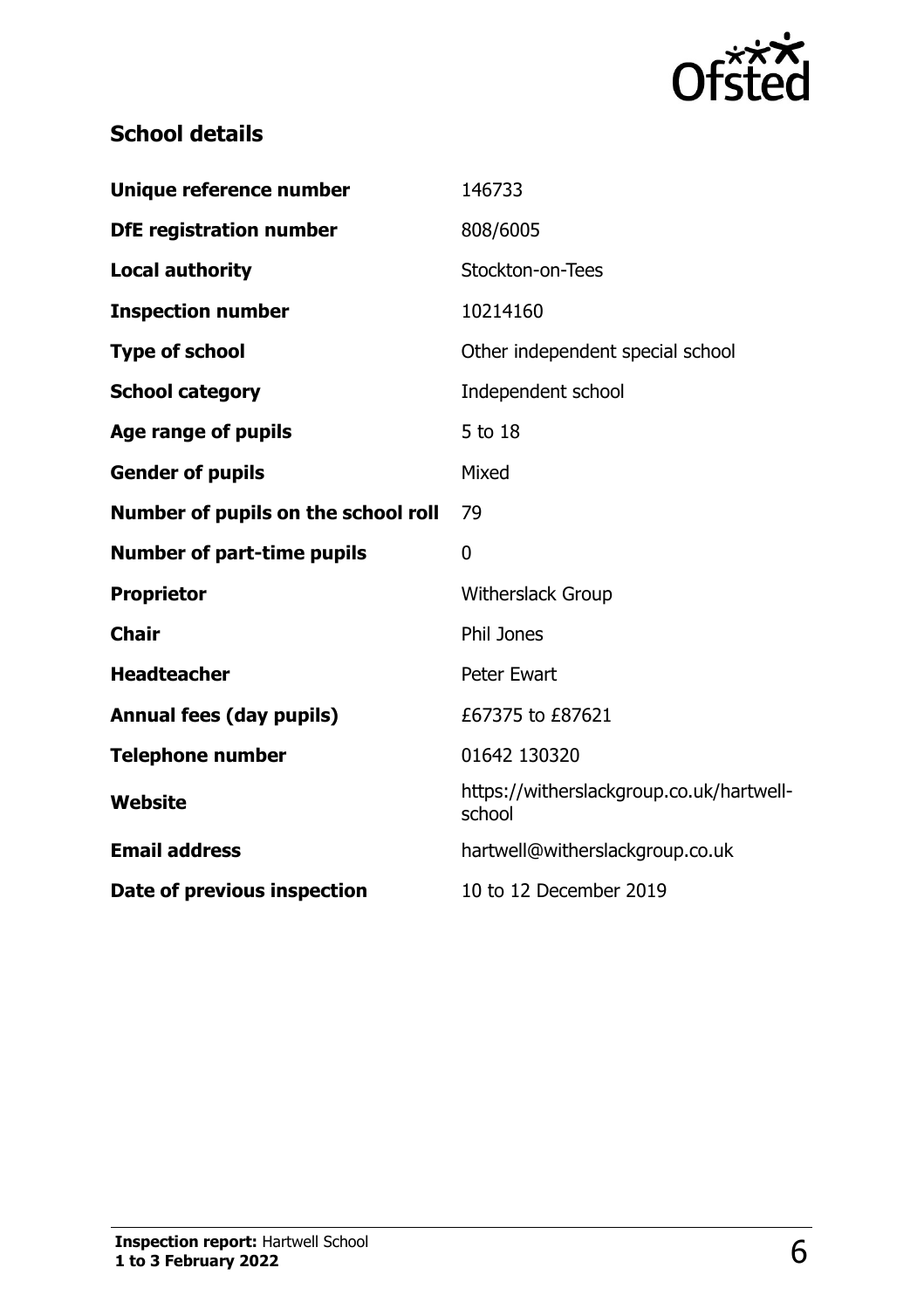

## **Information about this school**

- Hartwell School is an independent special school for pupils aged five to 18. All pupils have social, emotional and mental health needs. Many pupils have a diagnosis of autism spectrum disorder. Most pupils have an education, health and care plan, but this is not a requirement for admission.
- Hartwell School is part of the Witherslack Group. The school is located in Stockton-on-Tees, but takes pupils from a number of local authorities across the north of England.
- The school is registered for 80 pupils, with 79 pupils on roll at present. The proprietor has applied to the DfE for a material change to increase the number of pupils that the school can take from 80 to 120.
- The proprietor has a school board that provides the function of governance.
- The school uses two unregistered alternative education providers.

## **Information about this inspection**

Inspectors carried out this inspection under section 109(1) and (2) of the Education and Skills Act 2008. The purpose of the inspection is to advise the Secretary of State for Education about the school's suitability for continued registration as an independent school.

The school meets the independent school standards. These are the requirements set out in the schedule to the Education (Independent School Standards) Regulations 2014.

- The DfE commissioned Ofsted to carry out this standard inspection earlier in the cycle than had previously been planned. This was because of a concern received by the DfE about how effectively the school was safeguarding its pupils.
- This inspection was carried out with no notice. The lead inspector phoned the school shortly before going onto the school's site to ensure compliance with the school's COVID-19 protocols.
- The school has recently applied to the DfE to make a material change to its registration. The proprietor wishes to increase the number of pupils that can be admitted to the school from 80 to 120. At the DfE's request, inspectors checked whether the school is likely to continue to meet the independent school standards if the DfE were to decide to approve the change. This is the school's first material change request since the school opened in September 2019.
- Inspectors met with school leaders, including the DSL. They also met with a range of other staff.
- Inspectors met with the proprietor's representatives, including the chair of the school board.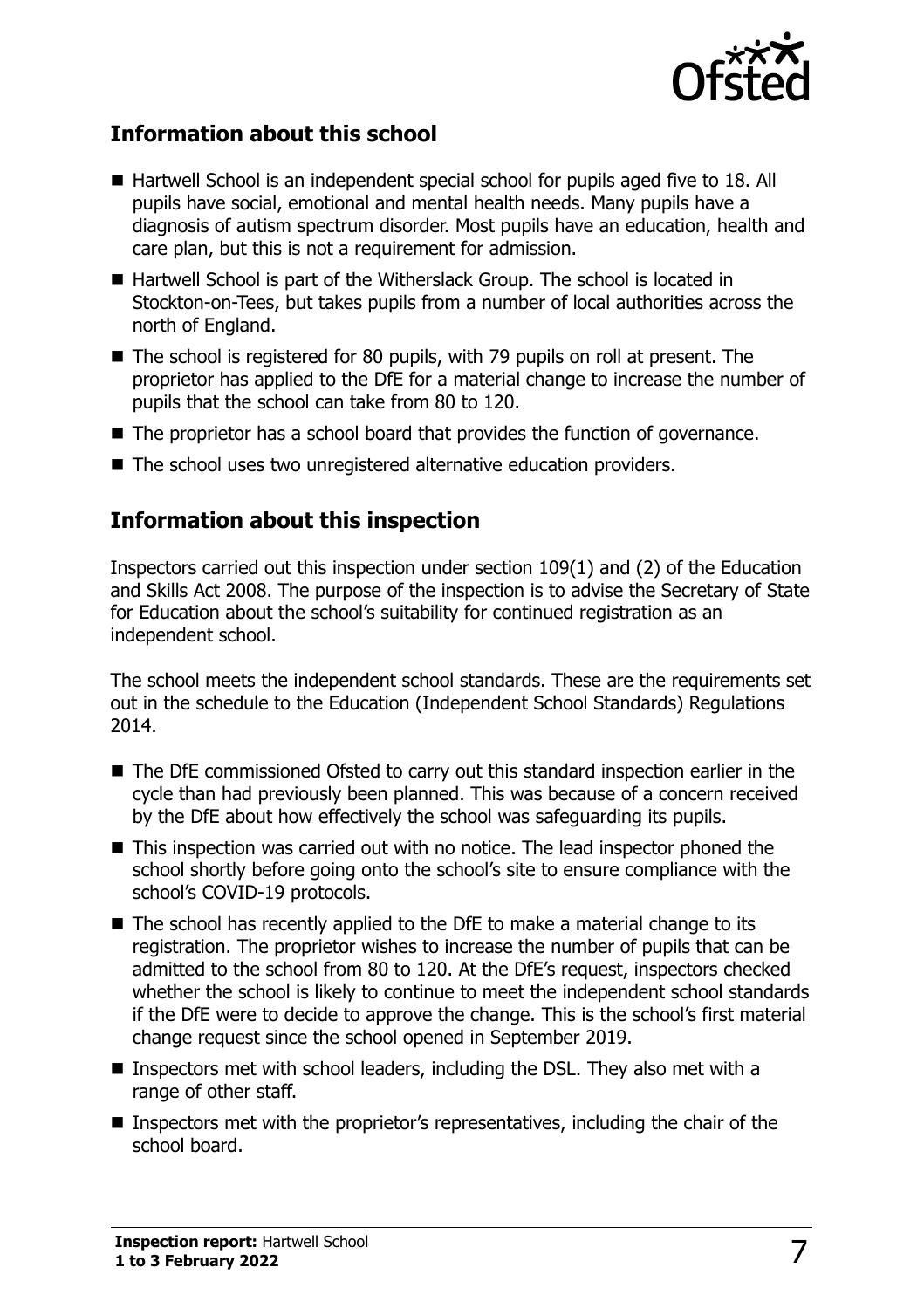

- Inspectors undertook a tour of the school's site and visited the classrooms and social areas. They checked the school buildings and grounds against the independent school standards.
- Inspectors looked at the proprietor's plans for new classrooms as part of the request submitted to the DfE to increase the numbers of pupils in the school.
- **Inspectors checked staffing levels in the school, including the proprietor's plans to** increase staffing as part of the material change request.
- Inspectors did deep dives into English (including reading), mathematics, art and PSHE. The deep dive for each subject included a meeting with curriculum leaders and a review of subject documents and plans. The deep dive also involved lesson visits, meetings with pupils and scrutiny of pupils' work.
- Inspectors visited lessons of other subjects taught at the school and looked at plans and pupils' work from these subjects.
- Inspectors observed pupils' behaviour at the start of the school day, at lunchtime and in lessons. They spoke with pupils and observed them reading to their teacher.
- Inspectors scrutinised school documents and the arrangements to safeguard pupils. This included checking the school's safeguarding systems and the single central record of recruitment checks, meeting with the DSL and speaking with staff and pupils about safeguarding.
- Inspectors had contact with parents through telephone calls and written comments sent in during the inspection. Inspectors looked at 21 responses to Ofsted's online questionnaire, Parent View. Inspectors considered surveys completed by 25 staff.
- Inspectors spoke to providers who work with the school and with the local authority designated officer to get his views on safeguarding procedures at the school.

#### **The school's proposed change to maximum number of pupils**

The school has applied to the DfE to make a 'material change' to its registration. At the DfE's request, inspectors checked whether the school is likely to meet the relevant independent school standards if the DfE decides to approve the change. This part of the inspection was carried out under section 162(4) of the Education Act 2002.

■ The outcome of this part of the inspection is: **The school is likely to meet the relevant independent school standards if the material change relating to the school provision is implemented.**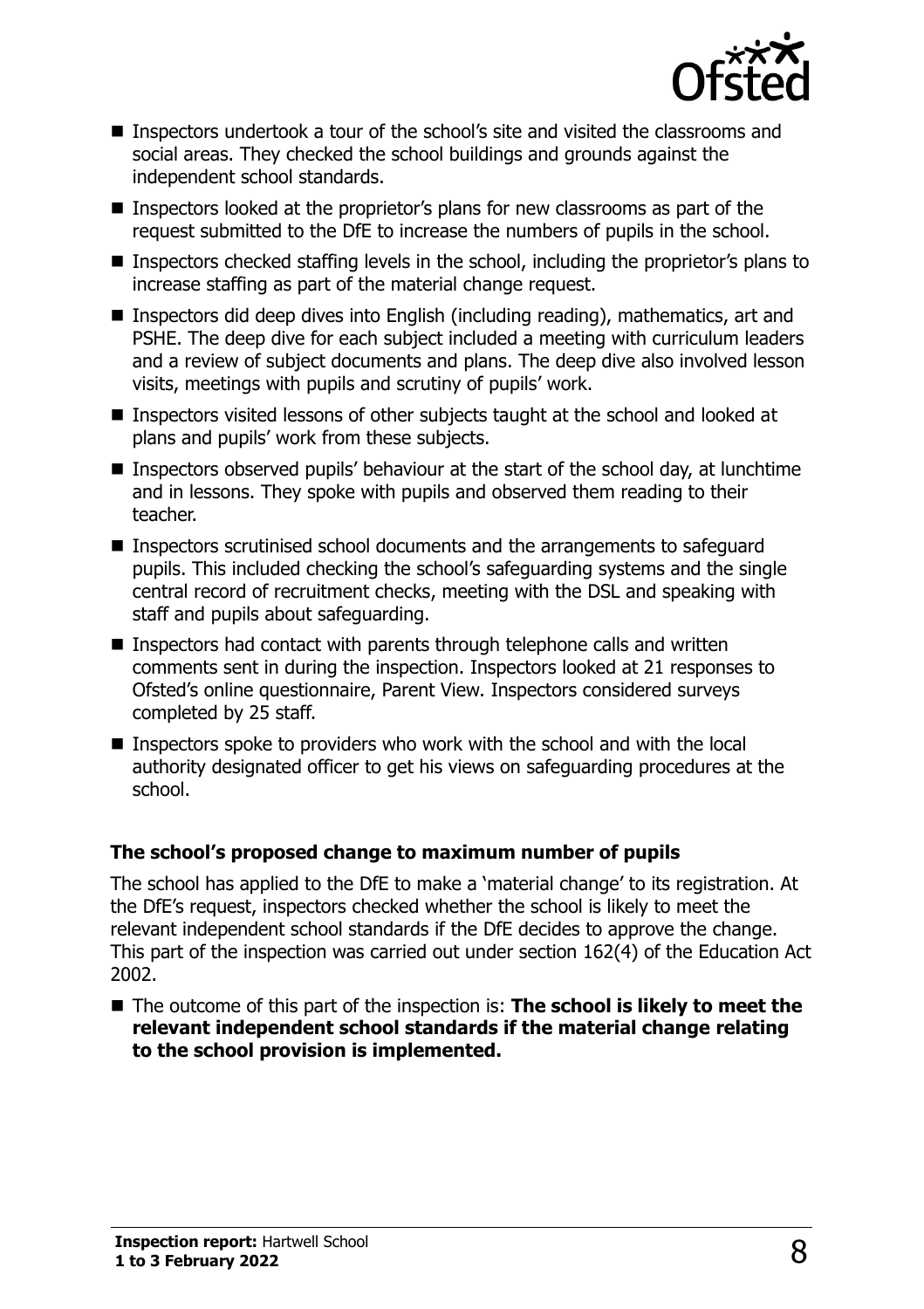

## **Inspection team**

Patricia Head, lead inspector **Her Majesty's Inspector** 

Garry Stout **Garry Stout CELL COLLEGARGE I**nspector